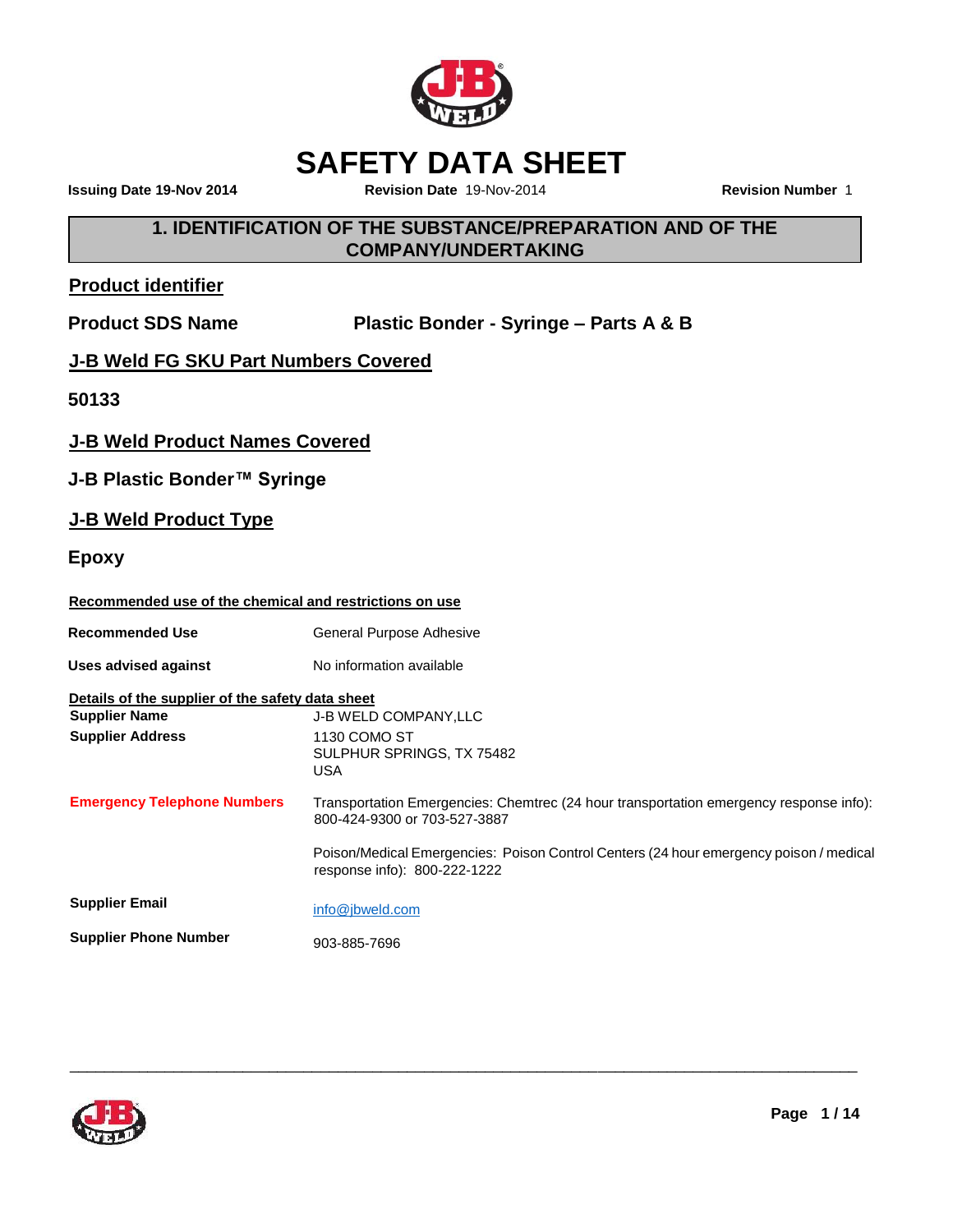### **2. HAZARDS IDENTIFICATION**

#### **Emergency Overview**

Appearance:liquid

### WARNING! MAY AFFECT THE CENTRAL NERVOUS SYSTEM CAUSING DIZZINESS, HEADACHE OR NAUSEA. MAY CAUSE ALLERGIC SKIN OR RESPIRATORY REACTION.

#### **Potential Health Effects**

#### **Exposure routes**

Inhalation, Skin absorption, Skin contact, Eye Contact, Ingestion, This product is an inert plastic when fully cured, and as such, is nonhazardous. Exposure to unreacted chemicals can occur when handling the individual components in pails or when using cartridges from the time of dispensing until the mixed material has cured. The mixed material is actually curing as it is dispensed in an increasingly viscous form, making it unlikely to present an inhalation hazard. The semi-viscous mixture does not flow like a liquid when dispensed, thus minimizing the possibility of accidental skin contact.

#### **Eye contact**

Can cause eye irritation. Symptoms include stinging, tearing, redness, and swelling of eyes.

#### **Skin contact**

Can cause skin irritation. Symptoms may include redness and burning of skin, and other skin damage. Skin contact with adhesive that is not fully cured may cause an allergic skin reaction or other skin irritation.

#### **Ingestion**

Swallowing small amounts of this material during normal handling is not likely to cause harmful effects. Swallowing large amounts may be harmful.

#### **Inhalation**

This product contains 4,4'-diphenylmethane diisocyanate (MDI). Breathing MDI may cause an allergic respiratory reactionwith difficult breathing and chest pain. The onset of respiratory symptoms may be delayed for several hours after exposure. Previously sensitized individuals should avoid exposure to all diisocyanates because exposure to even very small amounts can cause asthma-like attacks in these individuals. Repeated and prolonged exposure to large amountsof talc dust may cause mild lung inflammation. Symptoms are not expected at air concentrations below the recommended exposure limits, if applicable (see Section 8.).

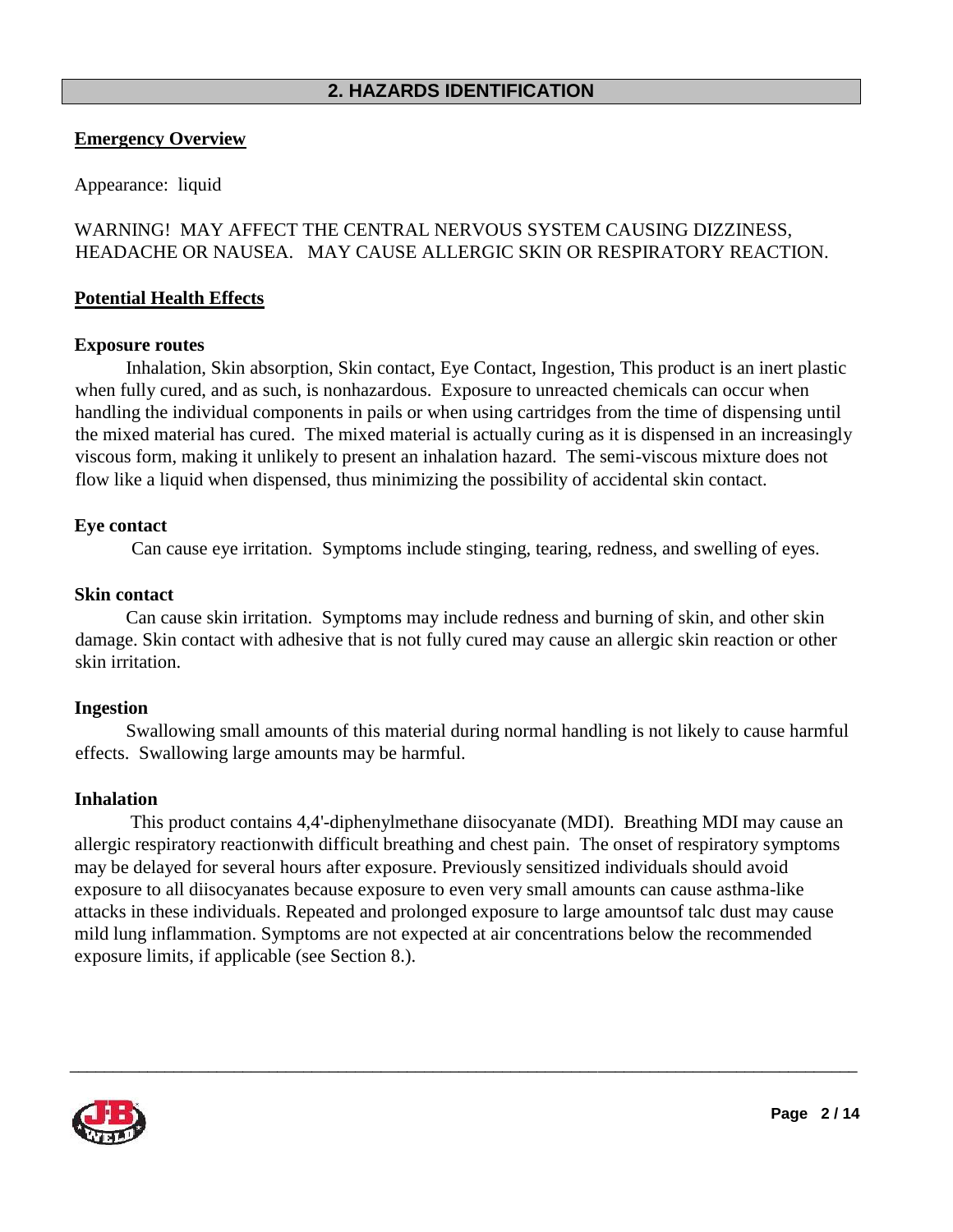### **Aggravated Medical Condition**

Preexisting disorders of the following organs (or organ systems) may be aggravated by exposure to this material:, Skin, Upper respiratory tract, lung (for example, asthma-like conditions)

#### **Symptoms**

Signs and symptoms of exposure to this material through breathing, swallowing, and/or passage of the material through the skin may include:, stomach or intestinal upset (nausea, vomiting, diarrhea), irritation (nose, throat, airways), runny nose, Cough, sneezing, bronchitis, Headache, chest pain, Difficulty in breathing, pneumonia, lung edema (fluid buildup in the lung tissue), Exposure to this product (or a component) may cause an allergic reaction (narrowing of the air passages of the lungs resulting in difficult breathing, tightness in the chest, coughing and wheezing) in some sensitive individuals. Other symptoms of an allergic reaction may include itchy and watery eyes, runny and stuffy nose, sweating, flushing, hives, rapid heart rate, and lowered blood pressure.

### **Target Organs**

Overexposure to this material (or its components) has been suggested as a cause of the following effects in laboratory animals:, nasal damage, lung damage, Overexposure to this material (or its components) has been suggested as a cause of the following effects in humans:, effects on lung function

### **Carcinogenicity**

Carbon black has been shown to cause cancer in laboratory animals. The relevance of this finding to humans is uncertain. It is listed as a carcinogen by The International Agency for Research on Cancer (IARC). Epidemiological studies of the incidence of cancer, cardiovascular or respiratory disease in workers in the carbon black producing industry have shown no significant health effects due to occupational exposure to carbon black. In a two-year inhalation study in rats, exposure to polymeric methylene bisphenylisocyanate (MDI) aerosol caused a significant increase in benign (noncarcinogenic) lung tumors, along with a single carcinogenic lung tumor, at the highest dose only (6 mg/m3). The tumors occurred along with irritation of the respiratory tract and the accumulation of a yellow material in the lungs. There was irritation only at 1.0 mg/m3 and no effect at 0.2 mg/m3. MDI is not listed as carcinogenic by the International Agency for Research on Cancer (IARC), the National Toxicology Program (NTP) or the Occupational Safety and Health Administration (OSHA).

#### **Reproductive hazard**

This material (or a component) has been shown to cause harm to the fetus in laboratory animal studies. Harm to the fetus occurs only at exposure levels that harm the pregnant animal. The relevance of these findings to humans is uncertain.

# **3. COMPOSITION/INFORMATION ON INGREDIENTS**

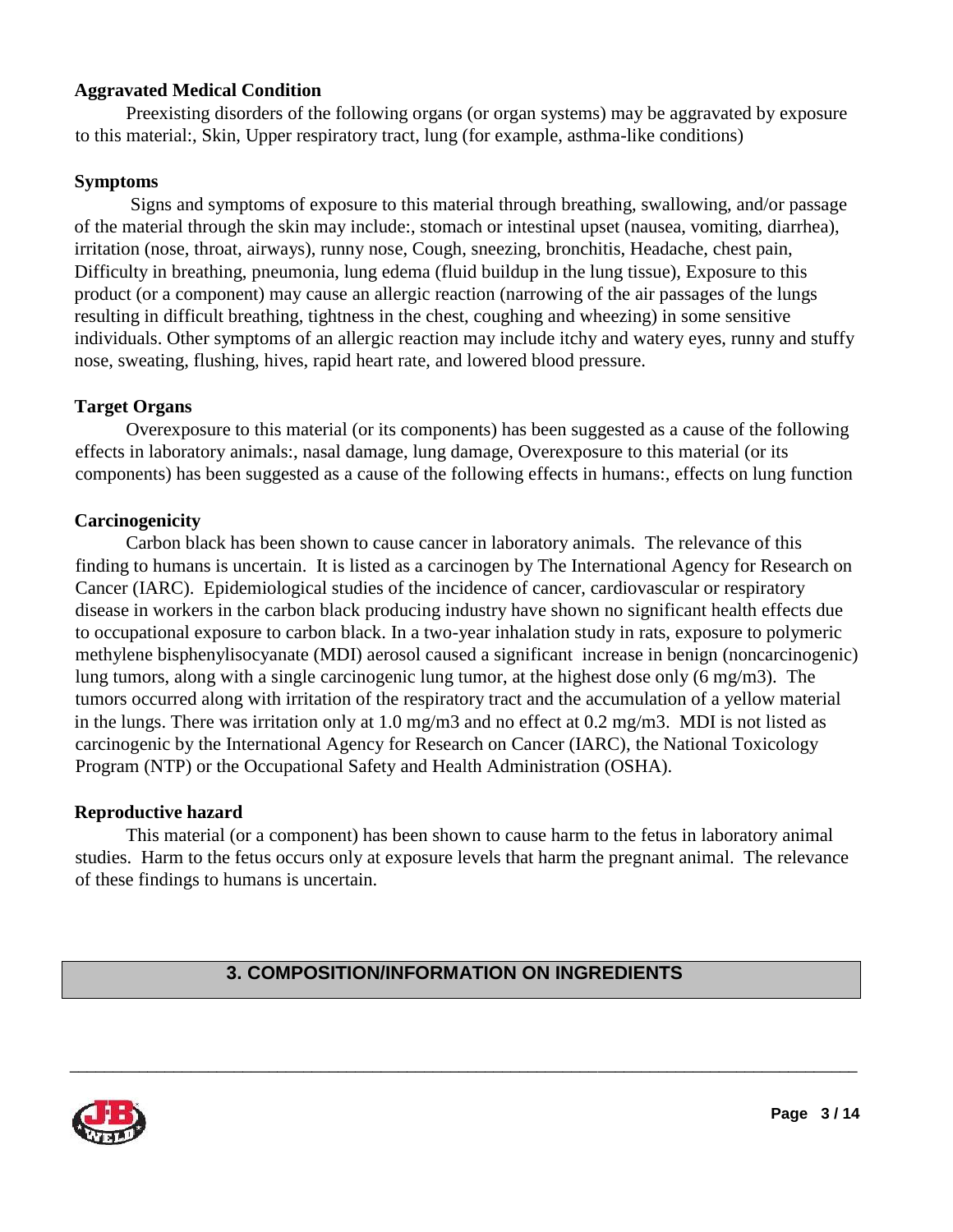# **PART A**

| <b>Hazardous Components</b>       | CAS-No.        | <b>Concentration</b> |
|-----------------------------------|----------------|----------------------|
| 4.4'-DIPHENYLMETHANE DIISOCYANATE | $101 - 68 - 8$ | $\geq 30 - 40\%$     |
| TALC                              | 14807-96-6     | $>=10-15\%$          |
| <b>SCAVENGER</b>                  | 254504001-5709 | $>=10-15\%$          |
| <b>HYDROPHOBIC FUMED SILICA</b>   | 254504001-5596 | $>=1.5 - 5\%$        |

#### **PART B**

| <b>Hazardous Components</b> | CAS-No.        | <b>Concentration</b> |
|-----------------------------|----------------|----------------------|
| TALC                        | 14807-96-6     | $>=20-30%$           |
| <b>CLAY</b>                 | 254504001-5594 | $\geq$ 1.5- $<$ 5%   |
| AMORPHOUS SILICA            | 254504001-5608 | $\geq$ 1.5- $<$ 5%   |
| <b>CARBON BLACK</b>         | 1333-86-4      | $\geq 0.1 - 0.5\%$   |

# **4. FIRST AID MEASURES**

#### **Eyes**

In the case of contact with eyes, rinse immediately with plenty of water and seek medical advice.

#### **Skin**

Remove contaminated clothing. Flush exposed area with large amounts of water. If skin is damaged, seek immediate medical attention. If skin is not damaged and symptoms persist, seek medical attention. Launder clothing before reuse. Do not peel solidified product off the skin. Wash off with soap and plenty of water.

#### **Ingestion**

Seek medical attention. If individual is drowsy or unconscious, do not give anything by mouth; place individual on the left side with the head down. Contact a physician, medical facility, or poison control center for advice about whether to induce vomiting. If possible, do not leave individual unattended.

#### **Inhalation**

If symptoms develop, immediately move individual away from exposure and into fresh air. Seek immediate medical attention; keep person warm and quiet. If person is not breathing, begin artificial respiration. If breathing is difficult, administer oxygen.

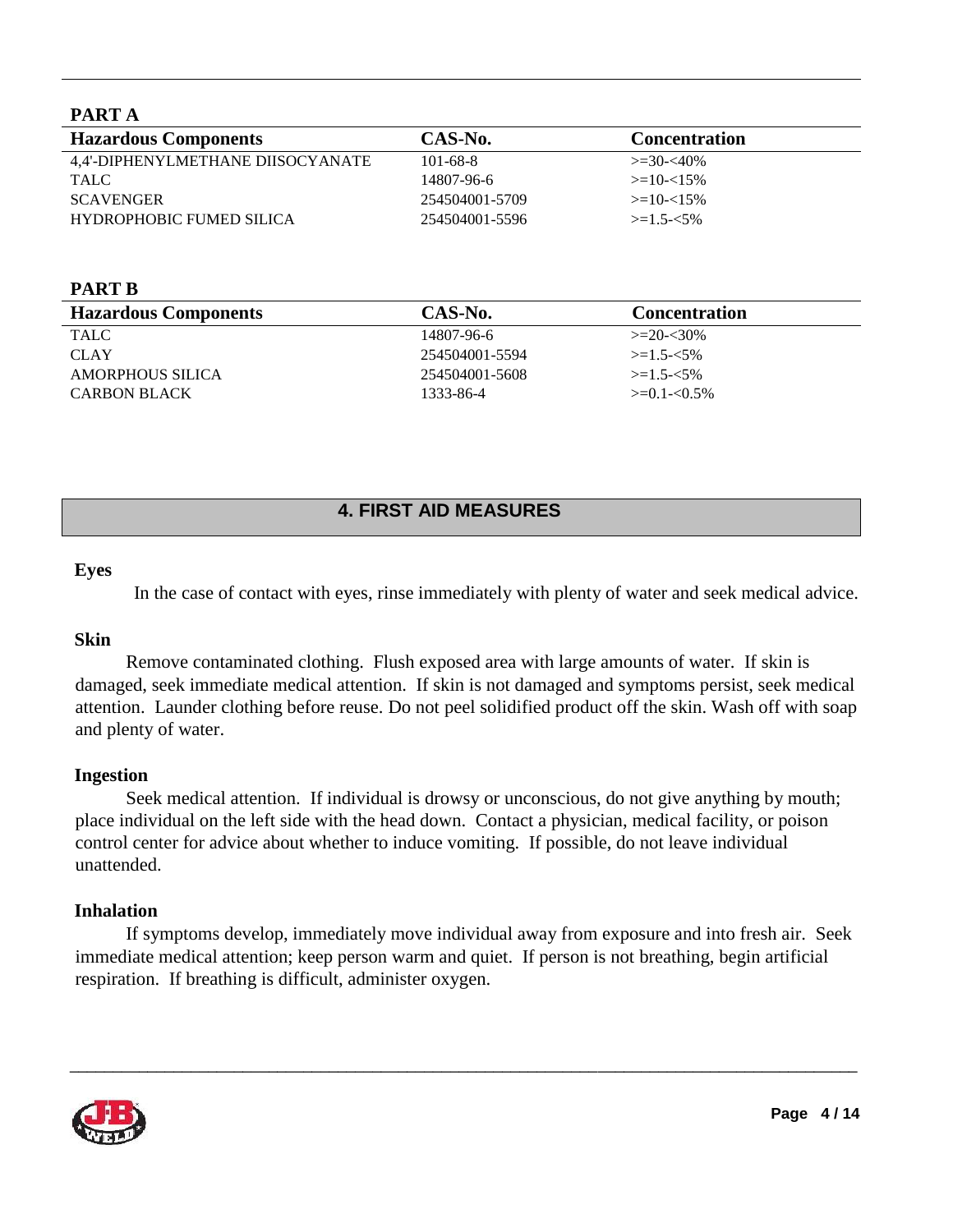#### **Notes to physician**

**Hazards:** Pulmonary edema may be delayed. **Treatment:** No information available.

### **5. FIREFIGHTING MEASURES**

#### **Suitable extinguishing media**

Dry chemical, Carbon dioxide (CO2), Water spray

#### **Hazardous combustion products**

carbon dioxide and carbon monoxide, Hydrogen cyanide (hydrocyanic acid), Isocyanates, nitrogen oxides (NOx), toxic fumes, Aldehydes, Ketones, halogenated hydrocarbons

#### **Precautions for fire-fighting**

During a fire, irritating or toxic decomposition products may be generated. Wear full firefighting turn-out gear (full Bunker gear), and respiratory protection (SCBA). Use water spray to cool fire exposed containers and structures until fire is out if it can be done with minimal risk. Avoid spreading burning material with water used for cooling purposes.

#### **NFPA Flammable and Combustible Liquids Classification**

Combustible Liquid Class IIIB

# **6. ACCIDENTAL RELEASE MEASURES**

#### **Personal precautions**

For personal protection see section 8.Persons not wearing protective equipment should be excluded from area of spill until clean-up has been completed.

#### **Environmental precautions**

Do not let product enter drains. Do not flush into surface water or sanitary sewer system. Do not allow material to contaminate ground water system.

#### **Methods for cleaning up**

Use rags or other absorbent material to soak up any unmixed prepolymer or curative that has spilled. Use an aqueous solution of ammonia or other suitable isocyanate neutralizing solution to clean up any unreacted prepolymer residue. Do not use neutralizing solution on a large spill, as heat may be generated when using a neutralizing solution to clean up an isocyanate spill. The presence of residual

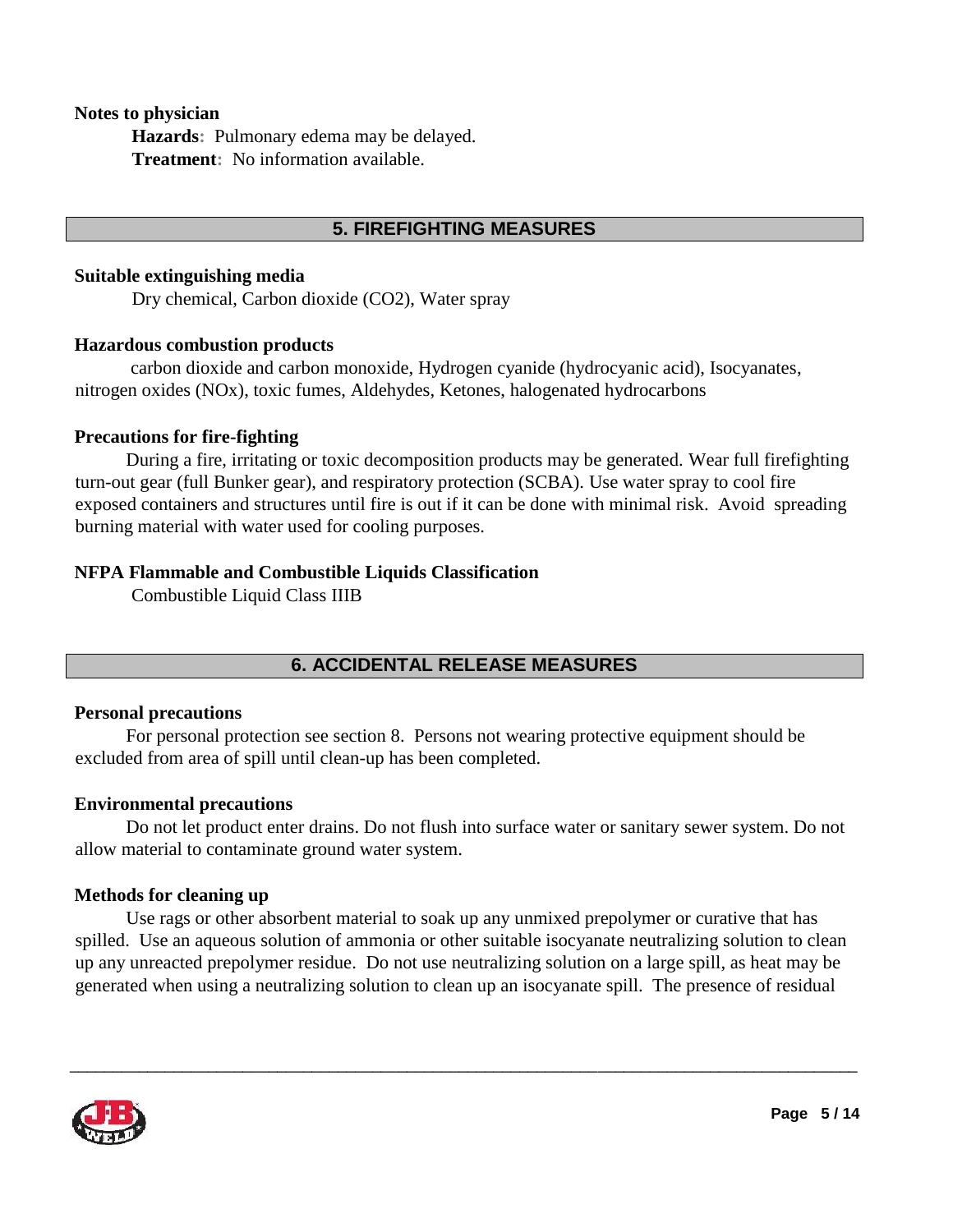isocyanate contamination may be checked using a Swype test kit. Use a suitable solvent, such as isopropanol, methyl ethyl ketone or acetone, to clean up residual curative. Use rags or other absorbent material to soak up spilled mixed adhesive that has not cured. Use a suitable solvent, such as isopropanol, methyl ethyl ketone or acetone, to clean up residual adhesive. Use a heat gun and a scrapper to removed cured adhesive. Prior to using a heat gun, ensure that the surface can withstand the heat generated by the gun. Follow all manufacturer's instructions for safe operation of the heat gun. Keep in suitable, closed containers for disposal.

#### **Other information**

Comply with all applicable federal, state, and local regulations.

# **7. HANDLING AND STORAGE**

#### **Handling**

Containers of this material may be hazardous when emptied. Since emptied containers retain product residues (vapor, liquid, and/or solid), all hazard precautions given in the data sheet must be observed.

#### **Storage**

Store in a cool, dry, ventilated area.

# **8. EXPOSURE CONTROLS/PERSONAL PROTECTION**

\_\_\_\_\_\_\_\_\_\_\_\_\_\_\_\_\_\_\_\_\_\_\_\_\_\_\_\_\_\_\_\_\_\_\_\_\_\_\_\_\_\_\_\_\_\_\_\_\_\_\_\_\_\_\_\_\_\_\_\_\_\_\_\_\_\_\_\_\_\_\_\_\_\_\_\_\_\_\_\_\_\_\_\_\_\_\_\_\_\_\_

#### **Exposure Guidelines**

**PART A 4,4'-DIPHENYLMETHANE DIISOCYANATE 101-68-8** 

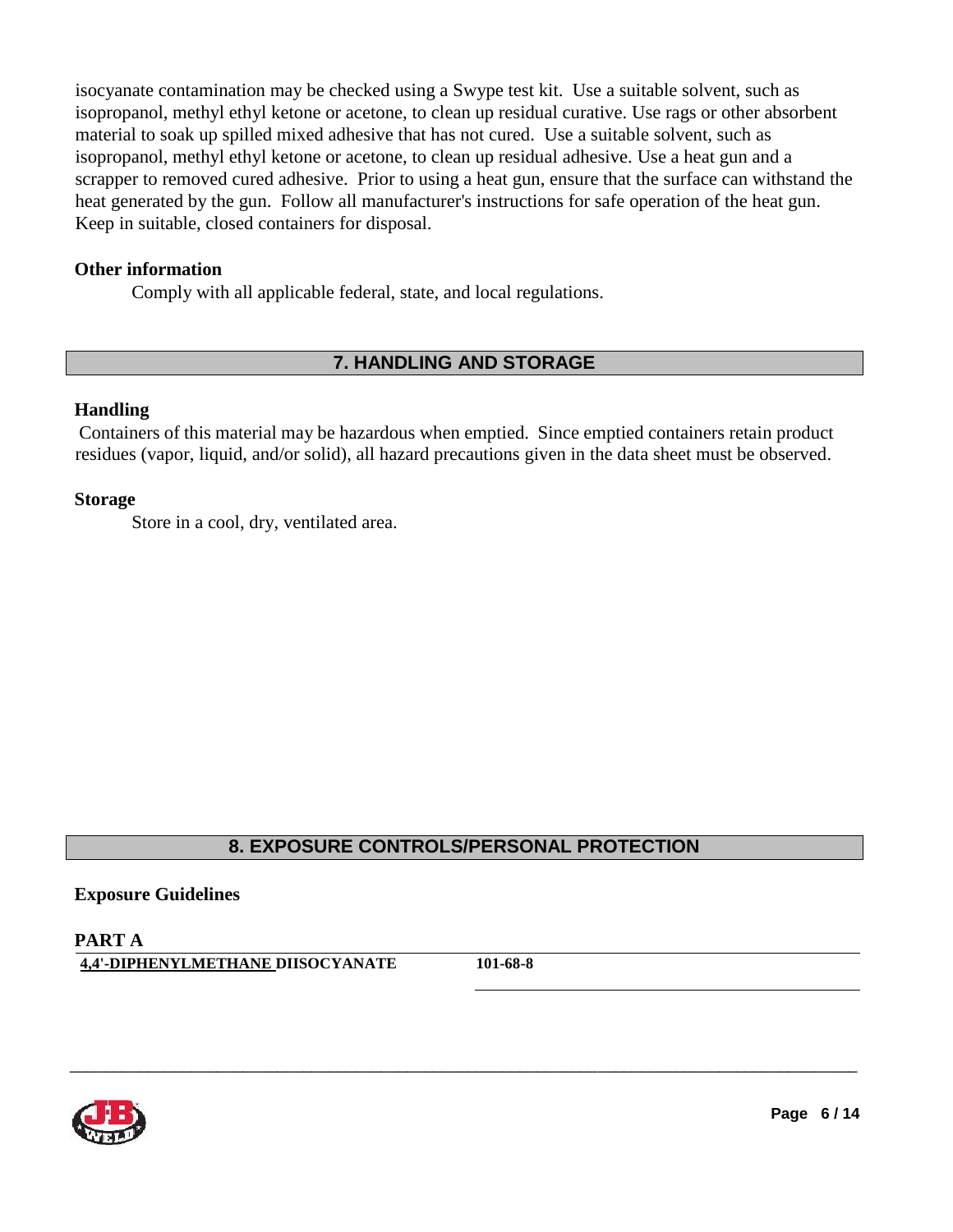| <b>ACGIH</b>     | time weighted average                                  | $0.005$ ppm          |                      |
|------------------|--------------------------------------------------------|----------------------|----------------------|
| <b>NIOSH</b>     | Recommended exposure<br>limit (REL):                   | $0.005$ ppm          |                      |
| <b>NIOSH</b>     | Recommended exposure<br>limit (REL):                   | $0.05$ mg/m $3$      |                      |
| <b>NIOSH</b>     | Ceiling Limit Value and<br>Time Period (if specified): | $0.020$ ppm          |                      |
| <b>NIOSH</b>     | Ceiling Limit Value and<br>Time Period (if specified): | $0.2 \text{ mg/m}$ 3 |                      |
| OSHA Z1          | Ceiling Limit Value:                                   | $0.02$ ppm           |                      |
| OSHA Z1          | Ceiling Limit Value:                                   | $0.2 \text{ mg/m}$   |                      |
| <b>TALC</b>      |                                                        | 14807-96-6           |                      |
| <b>ACGIH</b>     | time weighted average                                  | $2$ mg/m $3$         | Respirable fraction. |
| <b>NIOSH</b>     | Recommended exposure<br>limit (REL):                   | $2$ mg/m $3$         | Respirable.          |
| Z <sub>3</sub>   | time weighted average                                  | $0.1$ mg/m $3$       | Respirable.          |
| Z <sub>3</sub>   | time weighted average                                  | $0.3$ mg/m $3$       | Total dust.          |
| <b>SCAVENGER</b> |                                                        | 254504001-5709       |                      |
| <b>ACGIH</b>     | time weighted average                                  | $1$ mg/m $3$         | Respirable fraction. |

# **PART B**

| <b>TALC</b>  |                                      | 14807-96-6         |                      |
|--------------|--------------------------------------|--------------------|----------------------|
| <b>ACGIH</b> | time weighted average                | $2 \text{ mg/m}$   | Respirable fraction. |
| <b>NIOSH</b> | Recommended exposure<br>limit (REL): | $2 \text{ mg/m}$   | Respirable.          |
| Z3           | time weighted average                | $0.1 \text{ mg/m}$ | Respirable.          |
| Z3           | time weighted average                | $0.3 \text{ mg/m}$ | Total dust.          |

# **General advice**

These recommendations provide general guidance for handling this product. Personal protective equipment should be selected for individual applications and should consider factors which affect exposure potential, such as handling practices, chemical concentrations and ventilation. It is ultimately the responsibility of the employer to follow regulatory guidelines established by local authorities.

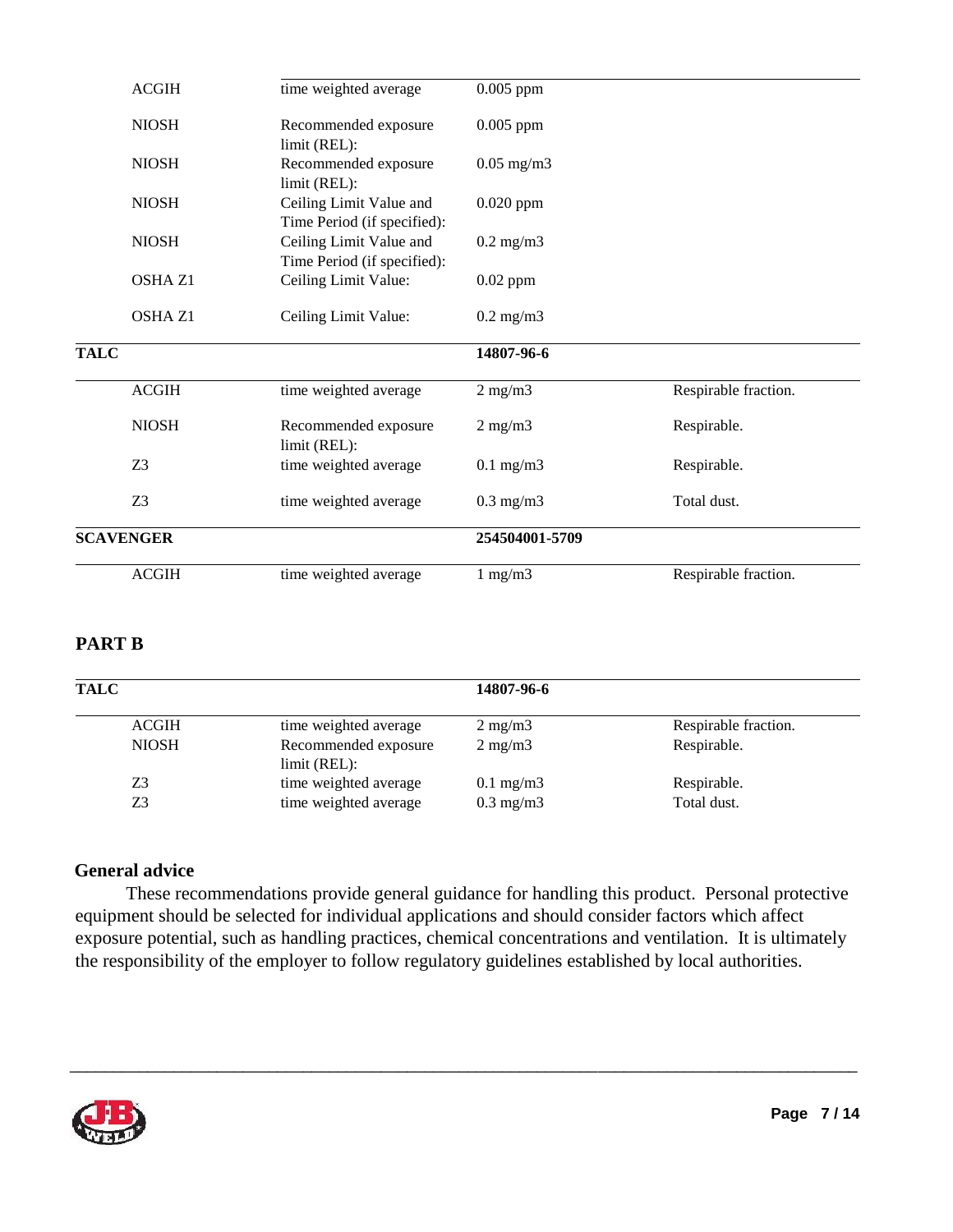#### **Exposure controls**

Provide sufficient mechanical (general and/or local exhaust) ventilation to maintain exposure below exposure guidelines (if applicable) or below levels that cause known, suspected or apparent adverse effects.

#### **Eye protection**

Wear chemical splash goggles when there is the potential for exposure of the eyes to liquid, vapor or mist.

#### **Skin and body protection**

Wear resistant gloves (consult your safety equipment supplier). Discard gloves that show tears, pinholes, or signs of wear.

#### **Respiratory protection**

Diisocyanates have poor warning properties. An air-purifying respirator with an organic vapor cartridge and an N95 prefilter can be used safely and effectively to reduce exposure, provided that appropriate cartridge change schedules are developed to ensure that cartridges are changed before breakthrough occurs. The employer is required to select the appropriate respirator for each situation and must consider potential exposure to chemicals in addition to diisocyanates.

|                                        | <b>PART A</b>                  | <b>PART B</b>                        |  |
|----------------------------------------|--------------------------------|--------------------------------------|--|
| <b>Physical state</b>                  | liquid                         | liquid                               |  |
| Form                                   | viscous                        | No data                              |  |
| Colour                                 | beige                          | black                                |  |
| Odour                                  | No data                        | No data                              |  |
| <b>Boiling point/boiling range</b>     | (>)392 °F / 200 °C             | no data available                    |  |
| <b>Melting point/range</b>             | no data available              | no data available                    |  |
| pН                                     | No data                        | No data                              |  |
| <b>Flash point</b>                     | $>$ 212 °F / $>$ 100 °C        | > 200.1 °F / > 93.4 °C               |  |
| <b>Evaporation rate</b>                | $< 1$ (n-Butyl Acetate)        | No data                              |  |
| Lower explosion limit/Upper            | No data                        | No data                              |  |
| explosion limit                        |                                |                                      |  |
| Vapour pressure                        | (<)0.013 hPa @ 77 °F / 25 °C   | 3.000 hPa @ 77 °F / 25 °C Calculated |  |
|                                        |                                | Vapor Pressure                       |  |
| <b>Vapour density</b>                  | $(>) 1 AIR = 1$                | No data                              |  |
| <b>Density</b>                         | 1.288 g/cm3 @ 68 °F / 20 °C    | (ca.) 1.26 g/cm3 @ $68 °F / 20 °C$   |  |
|                                        | 10.720 lb/gal @ 77 °F / 25 °C  | 10.49 lb/gal @ 77 °F / 25 °C         |  |
| Solubility(ies)                        | practically insoluble in water | No data                              |  |
| Partition coefficient: n-octanol/water | No data                        | No data                              |  |
| log Pow                                | No data                        | No data                              |  |
| <b>Auto-ignition temperature</b>       | No data                        | No data                              |  |

\_\_\_\_\_\_\_\_\_\_\_\_\_\_\_\_\_\_\_\_\_\_\_\_\_\_\_\_\_\_\_\_\_\_\_\_\_\_\_\_\_\_\_\_\_\_\_\_\_\_\_\_\_\_\_\_\_\_\_\_\_\_\_\_\_\_\_\_\_\_\_\_\_\_\_\_\_\_\_\_\_\_\_\_\_\_\_\_\_\_\_

#### **9. PHYSICAL AND CHEMICAL PROPERTIES**

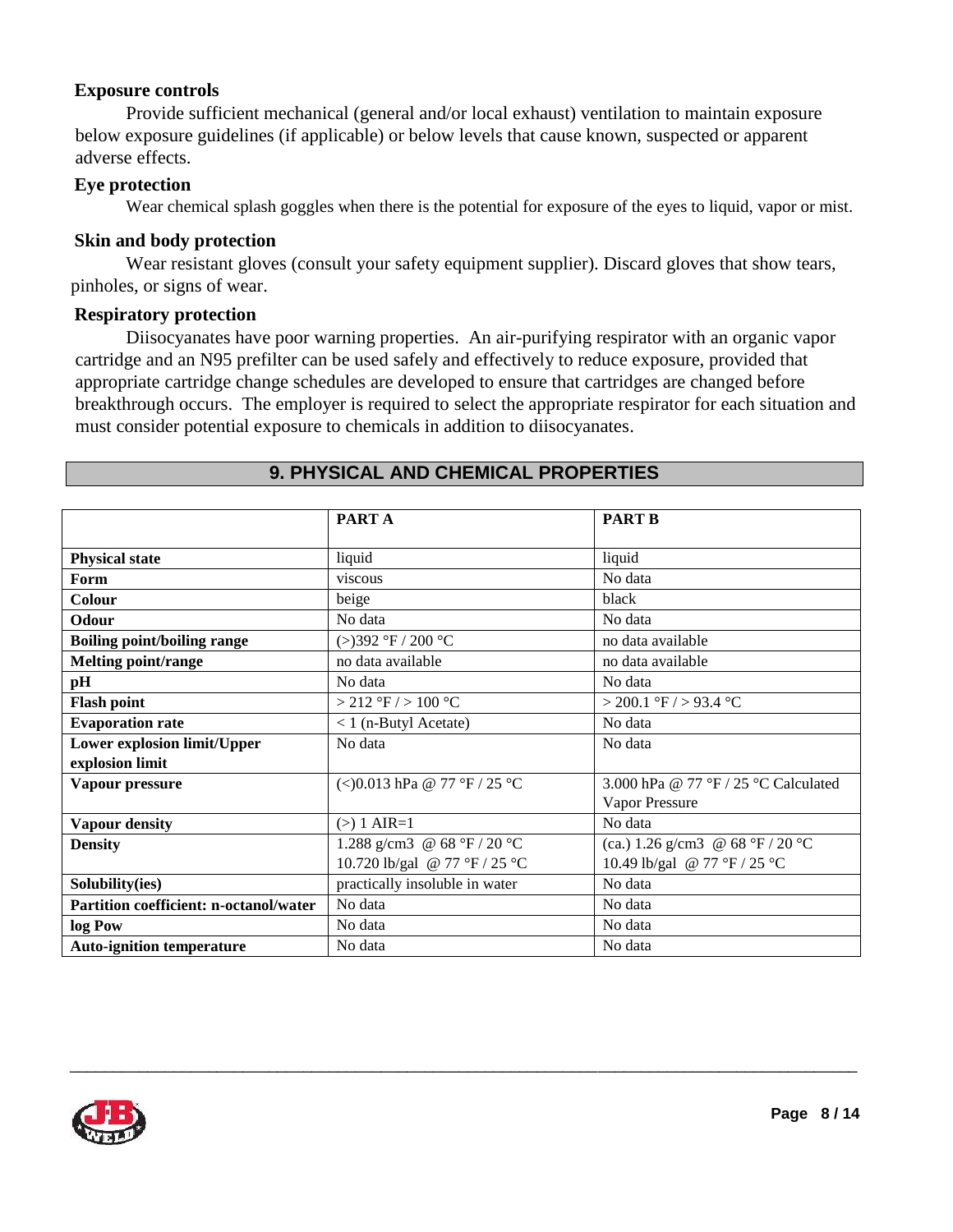# **10. STABILITY AND REACTIVITY**

#### **Stability**

Stable.

#### **Conditions to avoid**

Exposure to moisture, freezing temperatures, heat

#### **Incompatible products**

Acids, Alcohols, aluminum, Amines, Ammonia, Bases, Copper alloys, fluorides, Iron, isocyanates, oxidizers, Phosphorus compounds, strong alkalis, water, Zinc

#### **Hazardous decomposition products**

carbon dioxide and carbon monoxide, Hydrogen cyanide (hydrocyanic acid), Isocyanates, nitrogen oxides (NOx), Aldehydes, ketones, Organic acids, halogenated hydrocarbons

#### **Hazardous reactions**

Product will not undergo hazardous polymerization.

#### **Thermal decomposition**

No data

#### **11. TOXICOLOGICAL INFORMATION**

| Acute oral toxicity               |                             |
|-----------------------------------|-----------------------------|
| <b>TALC</b>                       | no data available           |
| 4.4'-DIPHENYLMETHANE DIISOCYANATE | LD 50 Rat: 9,200 mg/kg      |
| <b>SCAVENGER</b>                  | no data available           |
| <b>CLAY</b>                       | no data available           |
| HYDROPHOBIC FUMED SILICA          | LD 50 Rat: $> 5,000$ mg/kg  |
| <b>AMORPHOUS SILICA</b>           | LD 50 Rat: $> 5,000$ mg/kg  |
| <b>CARBON BLACK</b>               | LD 50 Rat: $> 10,000$ mg/kg |

#### **Acute inhalation toxicity**

| <b>TALC</b>                       | no data available            |
|-----------------------------------|------------------------------|
| 4,4'-DIPHENYLMETHANE DIISOCYANATE | LC 50 Rat: $0.369$ mg/l, 4 h |
| <b>SCAVENGER</b>                  | no data available            |
| <b>CLAY</b>                       | no data available            |
| <b>HYDROPHOBIC FUMED SILICA</b>   | no data available            |
| <b>AMORPHOUS SILICA</b>           | no data available            |
| <b>CARBON BLACK</b>               | no data available            |

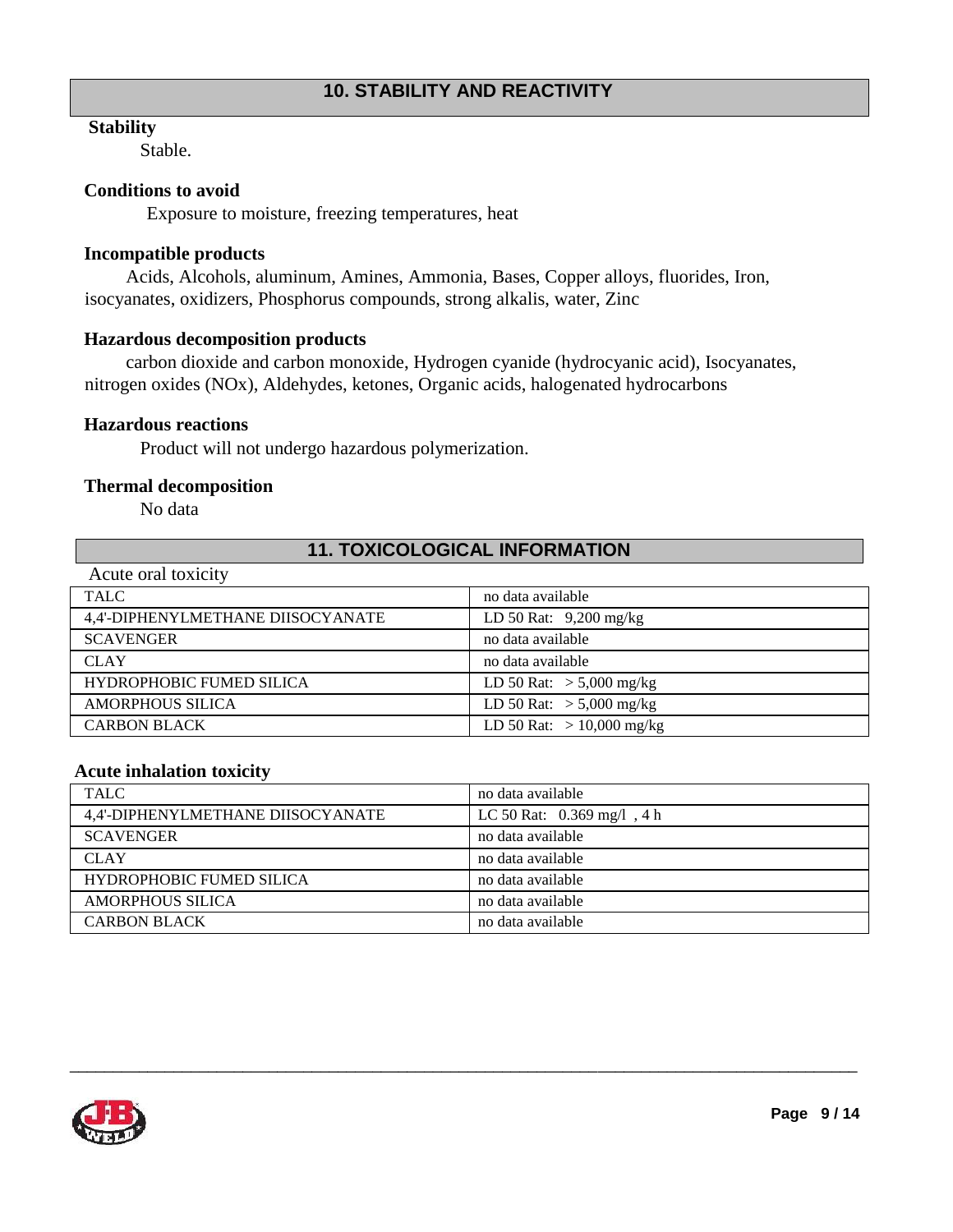# **Acute dermal toxicity**

| <b>TALC</b>                       | no data available             |
|-----------------------------------|-------------------------------|
| 4,4'-DIPHENYLMETHANE DIISOCYANATE | LD 50 Rabbit: $> 7,900$ mg/kg |
| <b>SCAVENGER</b>                  | no data available             |
| <b>CLAY</b>                       | no data available             |
| <b>HYDROPHOBIC FUMED SILICA</b>   | no data available             |
| <b>AMORPHOUS SILICA</b>           | no data available             |
| <b>CARBON BLACK</b>               | LD 50 Rabbit: $>$ 3 g/kg      |

# **12. ECOLOGICAL INFORMATION**

#### **Biodegradability**

| <b>TALC</b>                                         | no data available                                       |
|-----------------------------------------------------|---------------------------------------------------------|
| 4,4'-DIPHENYLMETHANE DIISOCYANATE                   | no data available                                       |
| <b>SCAVENGER</b>                                    | no data available                                       |
| <b>CLAY</b>                                         | no data available                                       |
| HYDROPHOBIC FUMED SILICA                            | no data available                                       |
| <b>AMORPHOUS SILICA</b>                             | no data available                                       |
| <b>CARBON BLACK</b>                                 | no data available                                       |
| <b>Bioaccumulation</b>                              |                                                         |
| <b>TALC</b>                                         | no data available                                       |
| 4,4'-DIPHENYLMETHANE DIISOCYANATE                   | no data available                                       |
| <b>SCAVENGER</b>                                    | no data available                                       |
| <b>CLAY</b>                                         | no data available                                       |
| HYDROPHOBIC FUMED SILICA                            | no data available                                       |
| <b>AMORPHOUS SILICA</b>                             | no data available                                       |
| <b>CARBON BLACK</b>                                 | no data available                                       |
| <b>Ecotoxicity effects</b>                          |                                                         |
| <b>Toxicity to fish</b>                             |                                                         |
| <b>TALC</b>                                         | no data available                                       |
| 4,4'-DIPHENYLMETHANE DIISOCYANATE                   | no data available                                       |
| <b>SCAVENGER</b>                                    | no data available                                       |
| <b>CLAY</b>                                         | no data available                                       |
| <b>HYDROPHOBIC FUMED SILICA</b>                     | 96 h LC 50 Danio rerio (zebra fish): $> 10,000.00$ mg/l |
| <b>AMORPHOUS SILICA</b>                             | no data available                                       |
| <b>CARBON BLACK</b>                                 | no data available                                       |
| Toxicity to daphnia and other aquatic invertebrates |                                                         |
| <b>TALC</b>                                         | no data available                                       |
| 4.4'-DIPHENYLMETHANE DIISOCYANATE                   | no data available                                       |

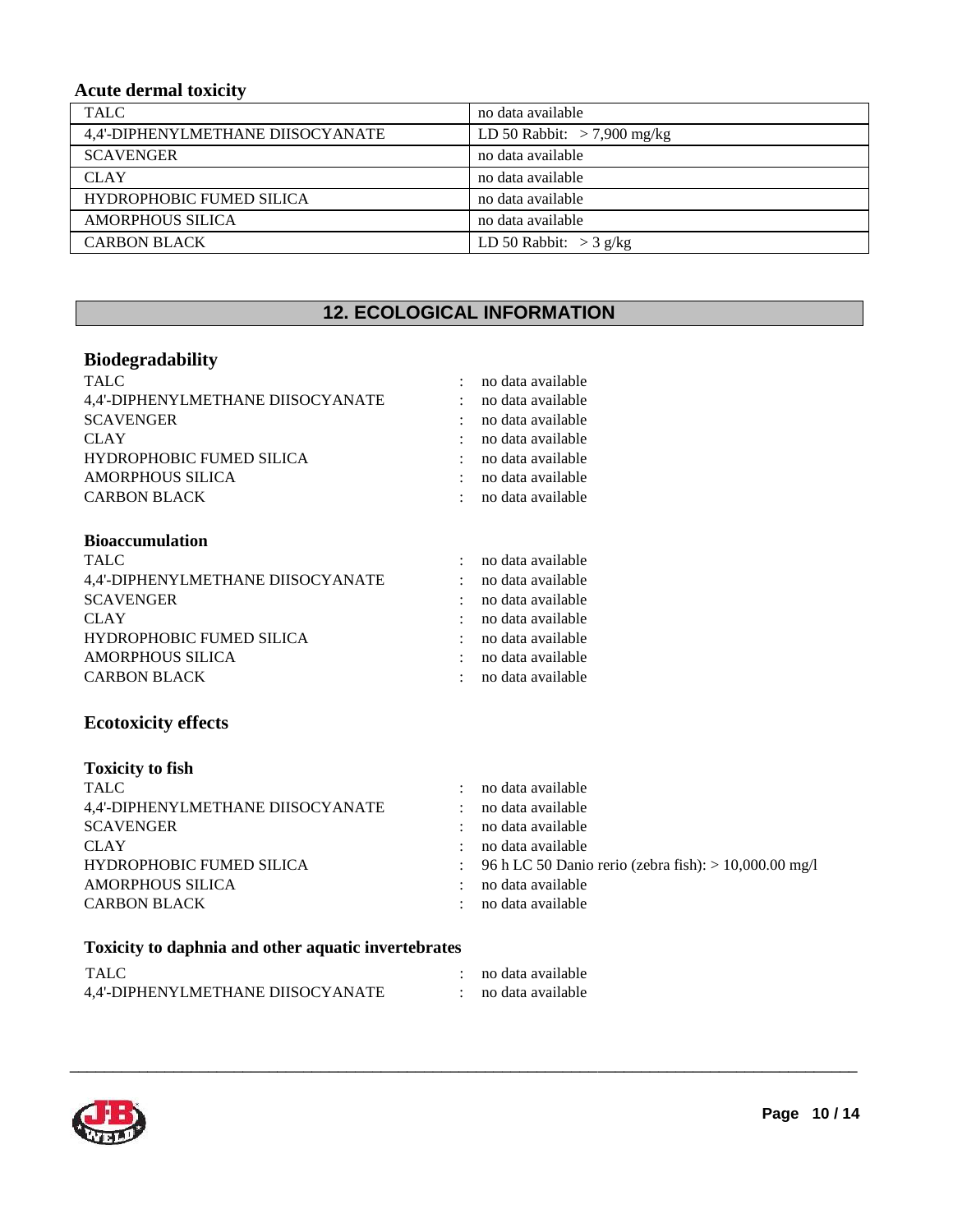| <b>SCAVENGER</b>                |
|---------------------------------|
| CLAY                            |
| <b>HYDROPHOBIC FUMED SILICA</b> |
| AMORPHOUS SILICA                |
| <b>CARBON BLACK</b>             |

#### **Toxicity to algae**

TALC : no data available : no data available 4,4'-DIPHENYLMETHANE DIISOCYANATE : no data available SCAVENGER : no data available CLAY : no data available HYDROPHOBIC FUMED SILICA : 72 h EC 50 Green algae: > 10,000.00 mg/l AMORPHOUS SILICA : no data available CARBON BLACK

#### **Toxicity to bacteria**

| <b>TALC</b>                       |        | : no data available |
|-----------------------------------|--------|---------------------|
| 4,4'-DIPHENYLMETHANE DIISOCYANATE | $\sim$ | no data available   |
| <b>SCAVENGER</b>                  |        | no data available   |
| <b>CLAY</b>                       |        | : no data available |
| <b>HYDROPHOBIC FUMED SILICA</b>   |        | : no data available |
| AMORPHOUS SILICA                  |        | : no data available |
| <b>CARBON BLACK</b>               |        | : no data available |

#### **Biochemical Oxygen Demand (BOD)**

| <b>TALC</b>                       | : no data available |
|-----------------------------------|---------------------|
| 4,4'-DIPHENYLMETHANE DIISOCYANATE | : no data available |
| <b>SCAVENGER</b>                  | : no data available |
| <b>CLAY</b>                       | : no data available |
| <b>HYDROPHOBIC FUMED SILICA</b>   | : no data available |
| AMORPHOUS SILICA                  | : no data available |
| <b>CARBON BLACK</b>               | : no data available |

#### **Chemical Oxygen Demand (COD)**

| <b>TALC</b>                              | no data available |
|------------------------------------------|-------------------|
| 4,4'-DIPHENYLMETHANE DIISOCYANATE        | no data available |
| <b>SCAVENGER</b>                         | no data available |
| <b>CLAY</b>                              | no data available |
| HYDROPHOBIC FUMED SILICA                 | no data available |
| <b>AMORPHOUS SILICA</b>                  | no data available |
| <b>CARBON BLACK</b>                      | no data available |
| <b>Additional ecological information</b> |                   |
| TALC                                     | no data available |
| 4,4'-DIPHENYLMETHANE DIISOCYANATE        | no data available |

\_\_\_\_\_\_\_\_\_\_\_\_\_\_\_\_\_\_\_\_\_\_\_\_\_\_\_\_\_\_\_\_\_\_\_\_\_\_\_\_\_\_\_\_\_\_\_\_\_\_\_\_\_\_\_\_\_\_\_\_\_\_\_\_\_\_\_\_\_\_\_\_\_\_\_\_\_\_\_\_\_\_\_\_\_\_\_\_\_\_\_

**Page 11 / 14**

- : no data available
- : no data available
- : 24 h EC 50 Water flea (Daphnia magna):  $> 10,000.00$  mg/l
- : no data available
- : no data available
- : no data available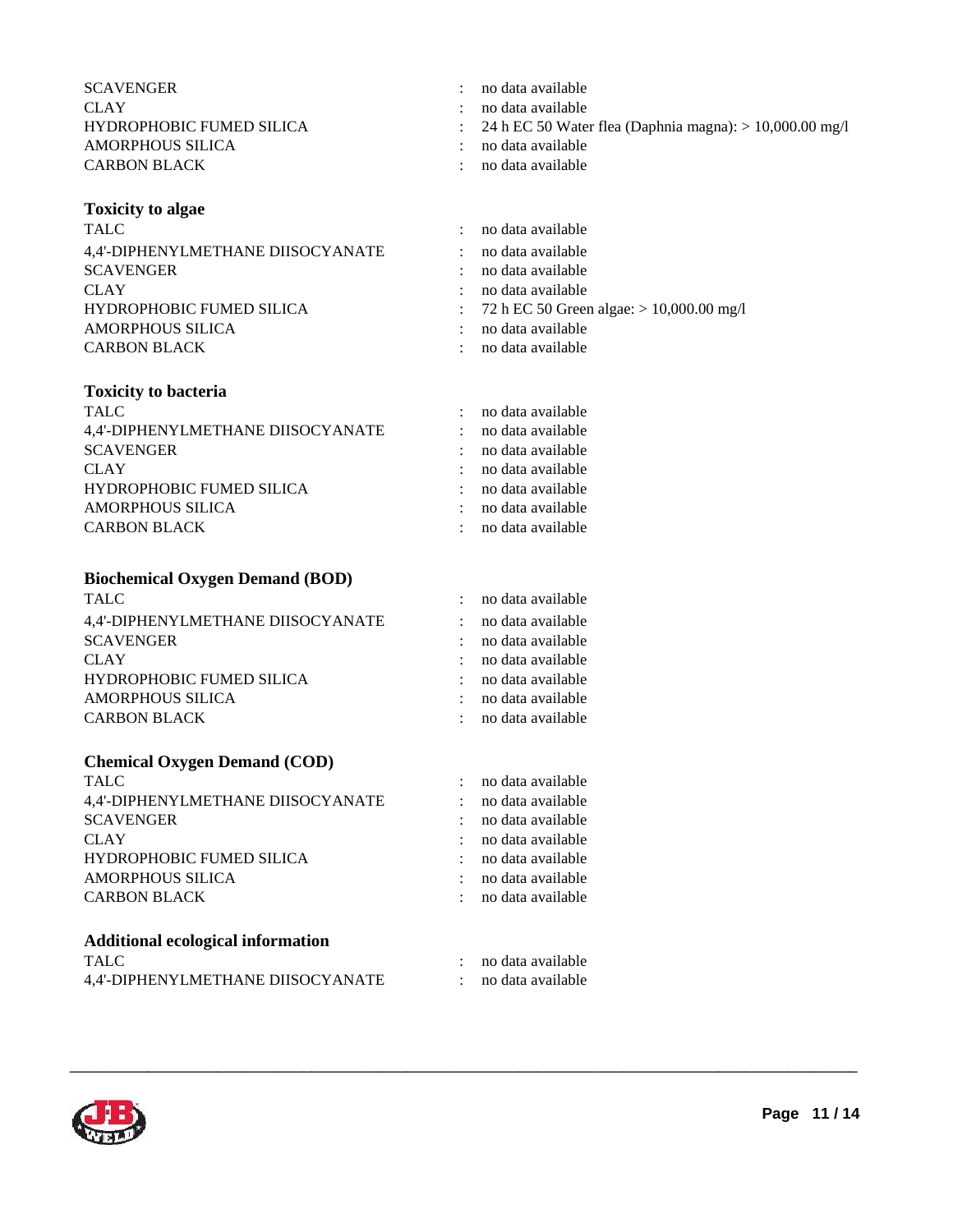| : no data available   |
|-----------------------|
| : no data available   |
| $:$ no data available |
| $:$ no data available |
| $:$ no data available |
|                       |

# **13. DISPOSAL CONSIDERATIONS**

#### **Waste disposal methods**

Dispose of in accordance with all applicable local, state and federal regulations. The mixed material is an inert plastic and, as such, may be disposed of in a waste stream which is designated for land fill.

### **14. TRANSPORT INFORMATION**

#### **REGULATION**

| IE            | PROPER SHIPPING NAME | *HAZARD | <b>SUBSIDIARY</b> | <b>PACKING</b> | <b>MARINE</b> |
|---------------|----------------------|---------|-------------------|----------------|---------------|
| <b>NUMBER</b> |                      | CLASS   | <b>HAZARDS</b>    | GROUP          | POLLUTANT     |
|               |                      |         |                   |                | LTD. OTY.     |

\_\_\_\_\_\_\_\_\_\_\_\_\_\_\_\_\_\_\_\_\_\_\_\_\_\_\_\_\_\_\_\_\_\_\_\_\_\_\_\_\_\_\_\_\_\_\_\_\_\_\_\_\_\_\_\_\_\_\_\_\_\_\_\_\_\_\_\_\_\_\_\_\_\_\_\_\_\_\_\_\_\_\_\_\_\_\_\_\_\_\_

#### **U.S. DOT - ROAD**

| Not dangerous goods |  |
|---------------------|--|
|---------------------|--|

#### **U.S. DOT - RAIL**

Not dangerous goods

#### **U.S. DOT - INLAND WATERWAYS**

Not dangerous goods

#### **TRANSPORT CANADA - ROAD**

Not dangerous goods

#### **TRANSPORT CANADA - RAIL**

Not dangerous goods

#### **TRANSPORT CANADA - INLAND WATERWAYS**

Not dangerous goods

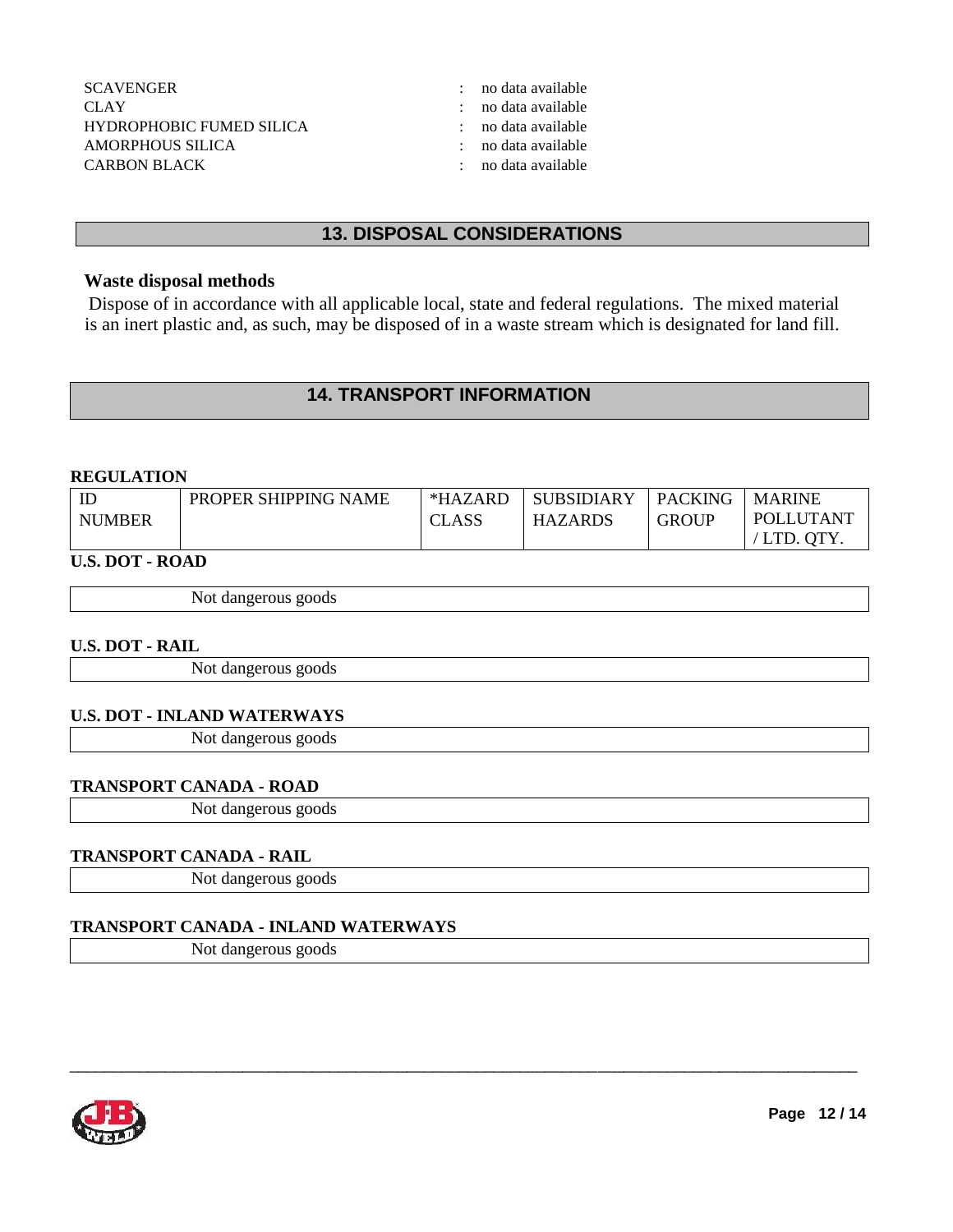#### **INTERNATIONAL MARITIME DANGEROUS GOODS**

Not dangerous goods

#### **INTERNATIONAL AIR TRANSPORT ASSOCIATION - CARGO**

Not dangerous goods

#### **INTERNATIONAL AIR TRANSPORT ASSOCIATION - PASSENGER**

Not dangerous goods

### **MEXICAN REGULATION FOR THE LAND TRANSPORT OF HAZARDOUS MATERIALS AND WASTES**

Not dangerous goods

#### **\*ORM = ORM-D, CBL = COMBUSTIBLE LIQUID**

Dangerous goods descriptions (if indicated above) may not reflect quantity, end-use or region-specific exceptions that can be applied. Consult shipping documents for descriptions that are specific to the shipment.

# **15. REGULATORY INFORMATION**

#### **California Prop. 65**

| <b>CARBON BLACK</b>    |
|------------------------|
| QUARTZ (SiO2)          |
|                        |
|                        |
| <b>PROPYLENE OXIDE</b> |
| <b>ACETALDEHYDE</b>    |
|                        |
|                        |

\_\_\_\_\_\_\_\_\_\_\_\_\_\_\_\_\_\_\_\_\_\_\_\_\_\_\_\_\_\_\_\_\_\_\_\_\_\_\_\_\_\_\_\_\_\_\_\_\_\_\_\_\_\_\_\_\_\_\_\_\_\_\_\_\_\_\_\_\_\_\_\_\_\_\_\_\_\_\_\_\_\_\_\_\_\_\_\_\_\_\_

#### **SARA Hazard Classification** - **PART A**

Acute Health Hazard Chronic Health Hazard

# **SARA Hazard Classification** - **PART B**

Acute Health Hazard Chronic Health Hazard

# **SARA 313 Component(s)** - **PART A**

4,4'-DIPHENYLMETHANE DIISOCYANATE 35.19 %